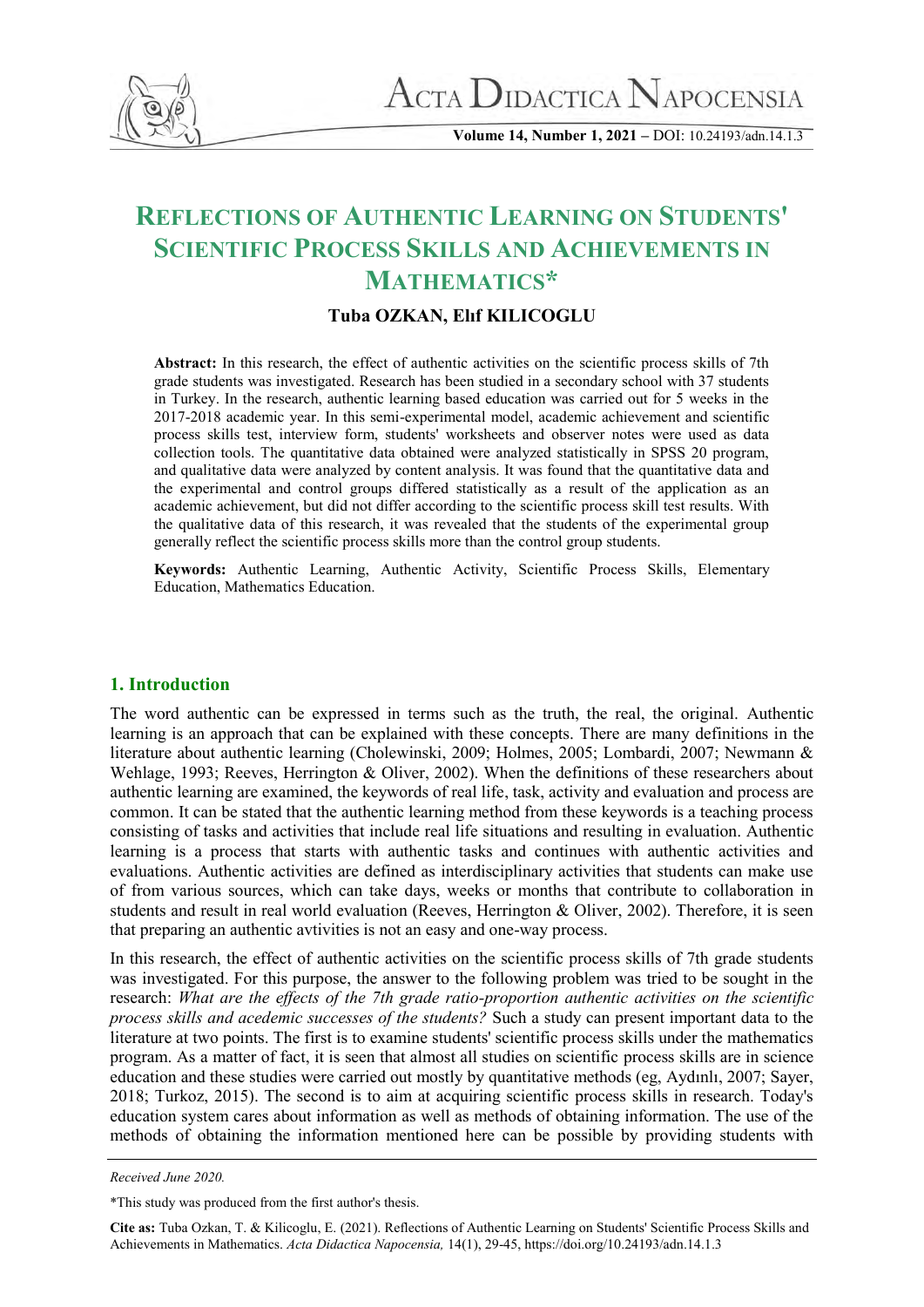scientific process skills (Tan & Temiz, 2003). Students who acquire scientific process skills develop their problem-solving skills, contribute to their mental development, provide permanence in their learning, and support their scientific literacy.

## **1.1. Theoretical framework**

**1.1.1. Authentic Learning.** Authentic learning is a learning process in which real world problems are expressed as tasks and effective evaluations are made in the process, resulting in meaningful learning (Newmann & Wehlage, 1993). Authentic learning focuses on the complex problems and solutions of the real world, with role-playing exercises involving problem-based activities, case studies and participation in virtual practice studies (Lombardi, 2007). Authentic learning is an approach that aims to provide some skills such as critical thinking, creative thinking, research, communication, problem solving, entrepreneurship, decision making in activities involving the real world. These skills are acquired through authentic activities and learning is provided through applications in which the student is active in order to gain these skills in the real world context (Bektas & Horzum, 2014). Authentic activities are one of the basic elements of authentic learning. The fact that real world problems are frequently included in education increases the importance of authentic activities. Authentic activities are vital to help students understand the world outside the learning environment. Authentic activities improve students' critical thinking and analytical skills, increase motivation, offer better learning opportunities, facilitate the meaning of a complex concept and prepare a good future with real life problems it contains (Bektas & Horzum, 2014; Bhagat & Huang, 2018; Hui & Koplin, 2011).

Authentic learning involves a process that starts with authentic tasks and continues with authentic activities and evaluations (Kocyigit & Zembat, 2013). Authentic activities should encourage students to connect with real-world issues using their experience, support the provision of multiple resources, create multiple perspectives based on collaboration, provide scope for critical thinking, allow the link between students' current understanding and new information presented (Bortwick, Bennett, Lefoe & Huber, 2007). The common point of these features is that they are related to real life situations. The tasks in the activities are not easy to understand or solve. These tasks are a number of complex and poorly defined real-life problems with multiple solutions that are open to interpretation. The tasks in the activities consist of the main task and the sub-tasks that make up the main task. Tasks can take a long time to complete. This may require rigorous research and a good literature search. In this direction, students can progress in cooperation. It can be said that the cooperation between students develops social skills like peer learning. In addition, the importance of listening to different perspectives and reflective and critical thinking within the framework of respect can be adopted by enabling students to share their thoughts in the classroom environment with authentic activities. Multiple intelligence environment can be created by providing interdisciplinary content with activities. Thus, a successful result can be achieved with disciplines. Authentic activities are concluded with an evaluation. Assessment can be carried out by contemporary methods without losing its connection with real life, which is the basis of authentic activities. In the evaluation, different products from the original are discussed. The evaluation of the products is done by considering the process (Rule, 2006).

**1.1.2. Scientific Process Skills.** In today's education system, real life problems are considered important in every field. In the Programme for International Student Assessment (PISA) and Trends in International Mathematics and Science Study (TIMSS), which are known as popular works of our time, real life problems are considered important and include such problems. With the PISA mathematics literacy test, the students evaluated their mathematical knowledge and skills in the application skills they performed in solving a wide range of real life problems (OECD, 2010). In PISA, it is aimed to measure the skills such as solving the problem, creative thinking, understanding, interpreting and drawing conclusions with the applicability measure of the theoretical knowledge acquired by the student in real life (Savran, 2004). TIMSS, on the other hand, involves measuring students' knowledge, practices and cognitive skills such as reasoning to solve mathematical problems identified in real life contexts (Ozcan & Kostur, 2019). As it is seen, in PISA and TIMSS studies, concepts such as daily life, mathematical skills and literacy are at the forefront. One of the most important goals of mathematics curriculum, which has been continuously renewed in recent years, is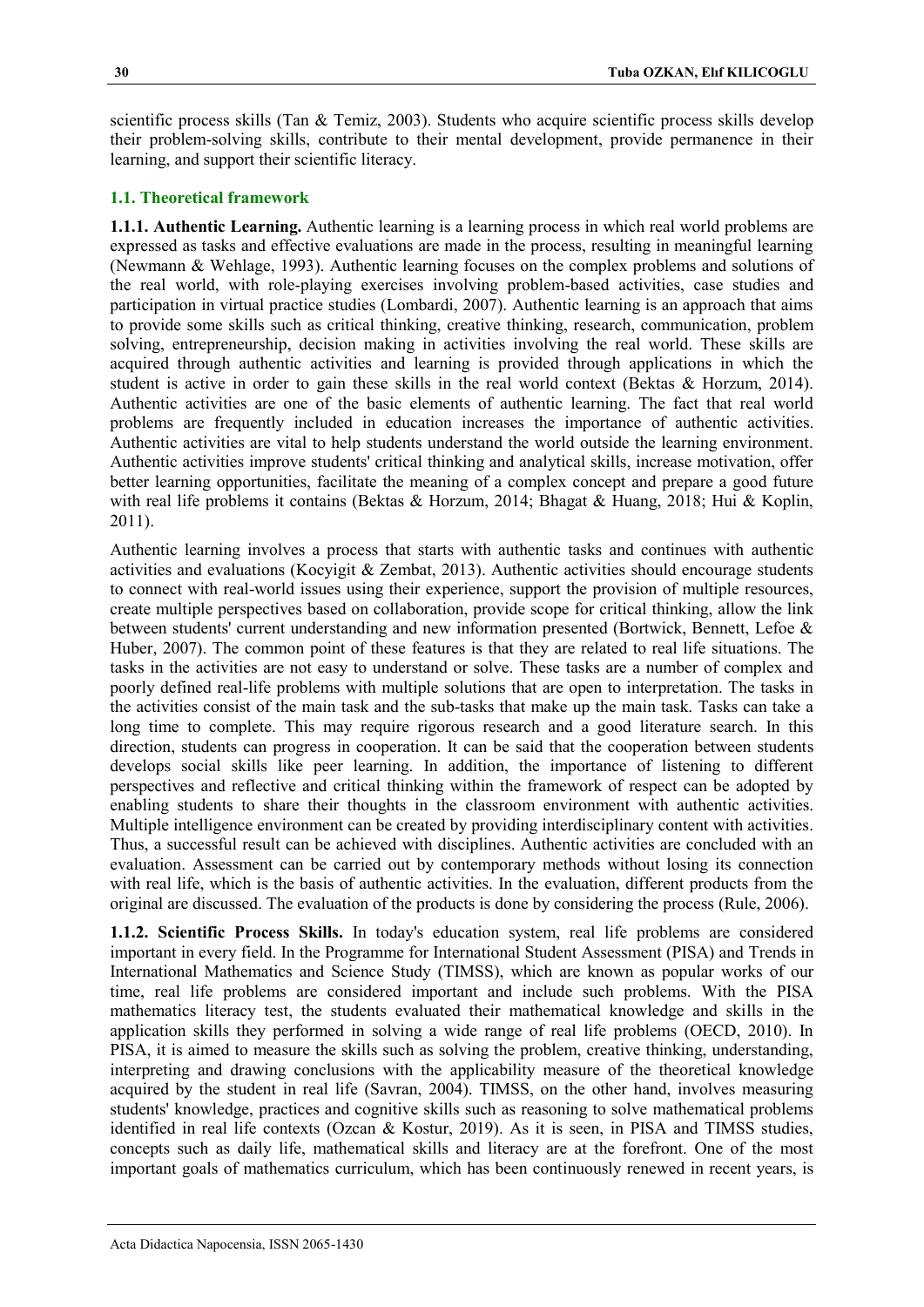to train students with advanced mathematical thinking skills as good problem solvers (Ministiry of National Education [MoNE], 2018, p. 9). Indeed, according to the National Research Council (2005), this is one of the main objectives of mathematics education. In the central exams held in our country, it is seen that the scientific knowledge, which includes the comprehension and interpretation skills expressed as literacy belonging to the field, which is far from memorization, has questions related to daily life. With the self-improving education suitable for the modern age, the upper skills desired to be acquired by the students take their place in the system. It is very difficult to directly acquire such highlevel skills to individuals. It is necessary to go through a certain stage and process (Saat, 2004). Meaningful learning occurs as a result of this process being effective. The meaningfulness of learning ensures that information can be transferred to permanent and developing conditions. In this regard, the ways to access information constitute scientific process skills. The student reaches the scientific process skills consisting of process and steps with his own experiences.

Scientific process skills are behaviors that guide and apply the skills applied to reach information through mental and psychomotor studies (Turiman, Omar, Daud & Osman, 2012). Researchers working on this subject tried to explain their scientific process skills with different classifications (eg, Cepni, Ayas, Johnson & Turgut, 1997; Martin, 1997; Viti & Torres, 2006). These classifications were generally made in two stages and it was stated that scientific process skills consisted of basic skills and higher skills. MoNE (2018) has defined scientific process skills as the field that covers the skills used by scientists during their studies, such as observing, classifying, experimenting, recording data, measuring, using and modeling data, setting hypotheses, changing variables, and controlling. The program related to mathematics lessons taught in schools is designed to gain these skills to individuals.

## **2. Method**

#### **2.1. Research Model**

This research is a semi-experimental model. In the semi-experimental model, there are experiment and control groups and the effect of the independent variable on the dependent variable is tested (Tabachnick and Fidell, 2007, pp. 2-3). While the independent variables of this study are authentic learning methods, dependent variables are students' scientific process skills and academic successes.

## **2.2. Participant**

In this year of 2018-2019 academic research studying in a public school in Turkey it has been working with 7th grade students. The experimental group  $(n=18)$  and the control group  $(n=19)$  were chosen for the application. In the selection of the groups, students' average mathematics achievement averages were effective. It was decided to include two classes that did not differ in terms of success. It was preferred that the class with a low average of success among the two groups determined was the experimental group.

The qualitative data of the study were collected with three students selected from each group and from different levels of success (high, medium, low). The main determining factor in this selection is the principle of volunteering. School mathematics achievement scores and test scores applied in the process were effective in the selection of students at determined levels. Student names are pseudonyms. Individual interviews were held with Melis, Yagiz, Onder (experimental group) and Emre, Ferda, Ilker (control group), whose success level was high, medium and low, respectively.

#### **2.3. Data Collection Tools**

**2.3.1. Development of Tests.** Academic achievement test (AAT) and scientific process skills test (SPST) have been developed to test the effectiveness of the application. Application acquisitions were taken into consideration for the AAT and a draft structure with easy, medium and difficult questions was created. This test was applied to 133 8th grade students. After the item analysis, a total of 20 multiple choice tests, 5 easy and 5 difficult and 10 medium-level tests, were developed. Cronbach Alpha reliability value (KR-20) of the test was found to be 0.82. SPST is a test that measures students' scientific process skills. The application, which was developed by taking into account the test development steps suggested by Baykul (2000), was carried out with 353 7th and 8th grade students and a total of 35 multiple choice questions were included in the test after item analysis. Cronbach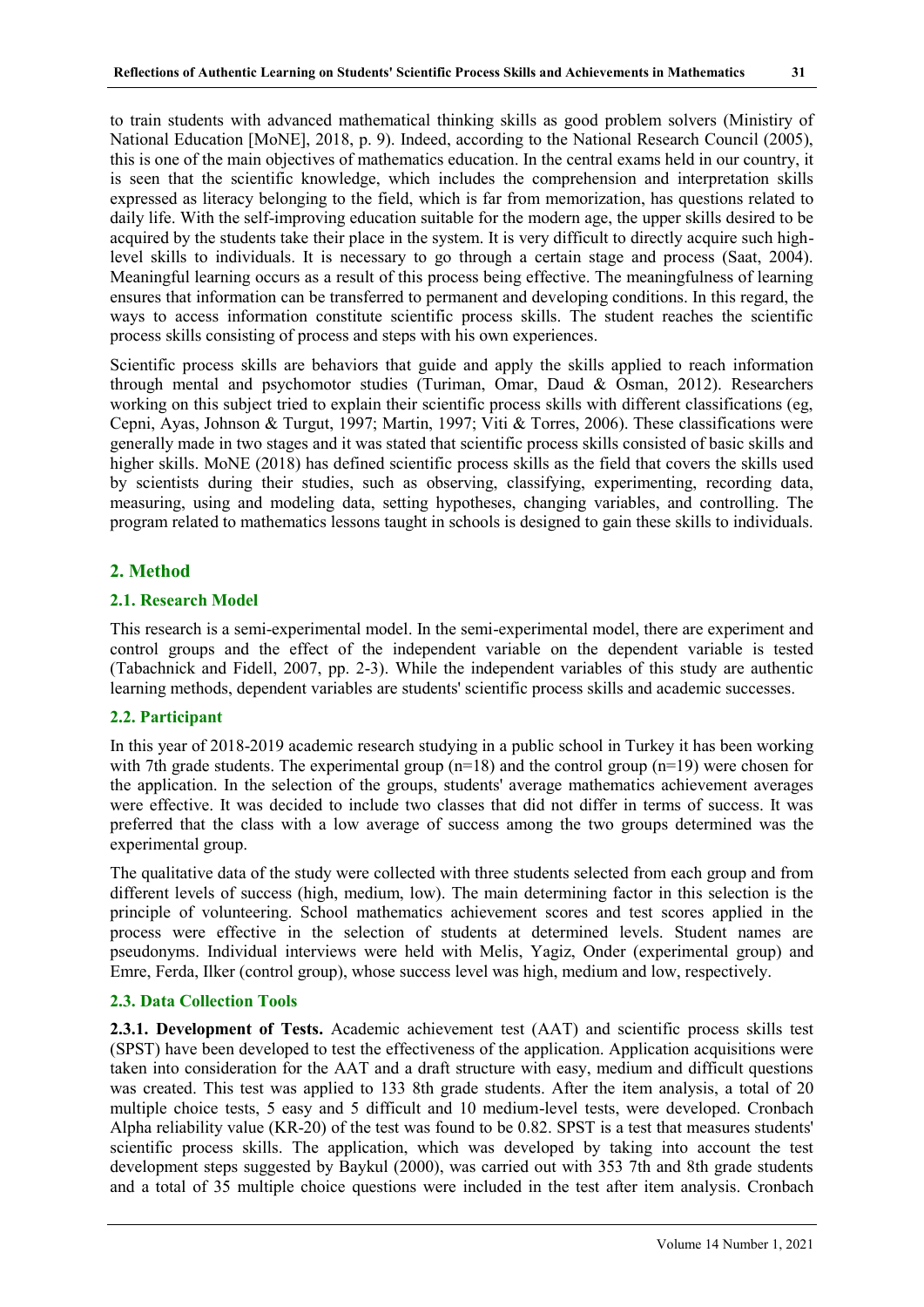Alpha reliability value (KR-20) of the test was found to be 0,90. It is stated that the tests developed with this result are reliable. Detailed information on the development processes of the tests can be accessed from the thesis study by Ozkan (2019).

**2.3.2. Interview form.** Semi-structured interview form was used in the research. In order to determine the questions in the form, firstly, a detailed literature review was conducted. In the draft form prepared, there are 8 open-ended questions regarding the ratio-proportion subject. With the help of a specialist, it was determined which scientific process skills the questions predicted, and the questions with the most inclusiveness were taken into priority. Kappa coefficient of the opinions of the expert and the researcher was found as .82. While interpreting this coefficient, Landis and Koch (1977) stated that there is a very good level of agreement between the observers for the value between 0.81-1.00. In addition, the response times of the questions were taken into consideration and it was decided that there should be 5 open-ended questions in the form. The purpose of the math questions in the form is to determine the students' point of understanding the problem and the problematic point of view and the scientific process skills.

The first question in the form is about determining the relationship between the number of steps and the duration, and the ability to make comparisons and interpret according to the data. Scientific process skill sub-steps envisaged in this problem; observation, classification, inference, estimation, measurement, communication, data interpretation, operational definition, number space relationship, determining variables, modeling. The second problem is a rate question, he was asked to compare the quantities given in the mixture. Scientific process skills steps envisaged here; observation, classification, inference, estimation, measurement, communication, data interpretation, operational definition, number space relationship, determining variables and modeling. In the third problem, a different method was followed. With this method, geometric shapes were asked to be created by the students participating in the interview. In this problem where it is desired to determine the relationship between the edge length and the area and the perimeter, the course materials were used. Process researcher was applied in line with his commands. For this purpose, a mathematical experiment process was requested. In the third problem, the problem was asked to determine the relationship between the edge and the perimeter. Scientific Process Skills steps foreseen for the problem; observation, classification, inference, prediction, measurement, communication, data interpretation, space-time relation, operational definition, hypothesis, experiment, determining variables and modeling. It also includes 13 of the Scientific Process Skills steps examined in the research. In the fourth problem, it is aimed to look at how students understand the problem, the structure it has created in mind for the solution of the problem, whether it relates the proportion and the problem. The scientific process skills measured in this problem are observation, inference, estimation, measurement, communication, interpretation of data, operational definition, number space relations, defining variables and establishing hypotheses. In the case of the fifth problem, it was asked to see how the students solved the problem that includes the daily life problem and which path in the solution step. Also, it was examined whether they used the proportion algorithm when they faced this question related to the acquisition of the "Ratio and Proportion" topic. Scientific process skills determined by the fifth problem are observation, inference, estimation, measurement, communication, interpretation of data, number space relationship and defining variables.

**2.3.3. Unstructured Observation Notes.** In the unstructured observation method, expressions of researchers' observations are obtained without limitation. In the notes held by the researcher, the process is addressed objectively until the fine detail.

#### **2.4. Application Process**

In the experimental group, the course process was taught with authentic activities prepared by the researcher in line with the achievements, while the control group was taught in accordance with the current learning program. The application is limited to 5 weeks. Before the implementation process, the school administration was informed about the research and necessary permissions were obtained. The researcher took part in the process as a teacher. AAT and SPST were applied as a pre-test before starting the application and posttests at the end of the application. In addition, students started the process in a prepared manner with the pilot study carried out before the application. In this process, it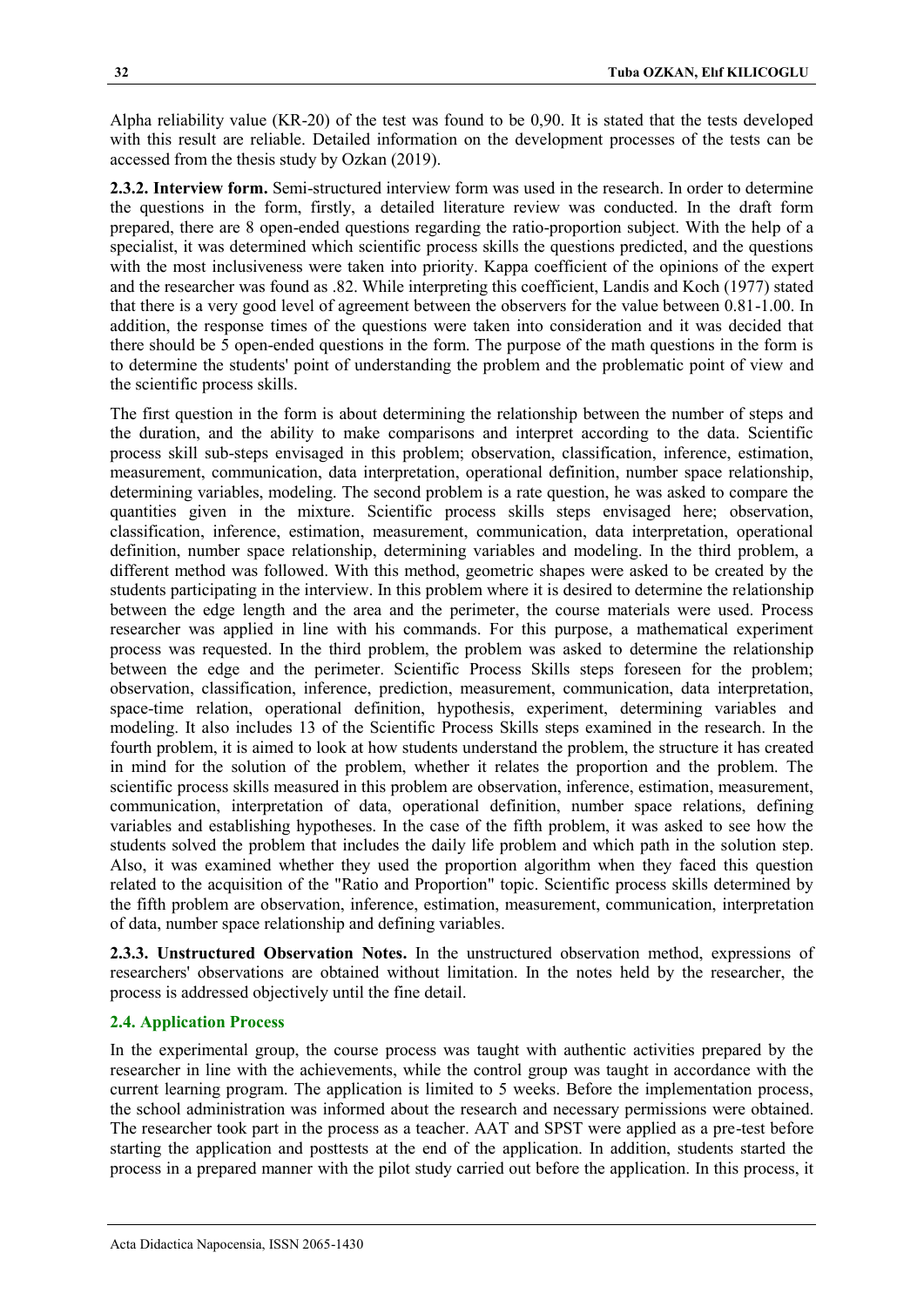was ensured that the students got used to the group work and the appropriate seating arrangement was determined. The application was carried out with the help of authentic activities prepared by the researcher by taking advantage of the expert opinion within the framework of all the acquisitions in the "Rate and Proportion" sub-learning area.

The course process was recorded with observer notes and camera. In addition, the interviews were recorded with the camera. Each interview lasted approximately 15 minutes. A total of 10 activities, 7 authentic *(Golden Ratio Board, Ratio in Our Body, Mobile Phones, Volleyball Field, Balloon, Prevent Water Wastage, Pizza)* and 3 practical *(Beads, Let's Go to Market, Let's Make Our School Beautiful)*, were prepared by the researcher. Various mathematical resources, colleague and expert ideas were used in the preparation of the activities. A sample activity on how authentic events are prepared and implemented is given in Appendix.

## **2.5. Data Analysis**

The quantitative data obtained were analyzed in SPSS 20 program. In order to determine whether the data show a normal distribution, the normality test results were examined first. Shapiro-Wilk test was preferred in the selection of the test since the sample size was less than 50. According to this test result, the data were found to have a normal distribution. Independent groups t-test was used to see if there is a significant difference between groups. The data obtained as a result of the research were evaluated at the level of .05 significance.

In the qualitative dimension of the research, the records obtained after the interviews were transcribed and turned into written texts. Both these transcripts and student worksheets were subjected to content analysis. Short notes were made on how scientific process skills reflect on behavior, and these notes helped researchers during content analysis. For example; it is seen that Melis, who is in the experimental group, saves and interprets the data in the problem solutions by methods such as drawing diagrams and creating tables. These studies of Melis show that they reflect their scientific process skills in interpreting and recording data. For the analysis process, the data were first coded by the researcher, and then assistance was received from a specialist for re-coding. At different times, the percentage of harmony formula developed by Miles and Huberman (1994) was utilized to look at the percentage of compatibility between two different encoders, and a coherence of 0.85 was achieved between the encoders. During the application, the researcher had the opportunity to take notes on his observations, as he was also in the setting as an observer. The notes that the researcher kept in the process were handled as written documents and analyzed by content analysis to provide data for the research.

## **3. Results**

## **3.1. Results of quantitative data**

AAT and SPST were applied to the students in the experimental and control groups as pre-test and post-test. In the pretest, it was aimed to determine the students' prior knowledge and to see the equivalence between the groups in this direction (Table 1).

|             |                                   | <b>Before Application</b> |               |    |      |              | <b>After Application</b> |       |    |           |            |             |      |          |                  |       |
|-------------|-----------------------------------|---------------------------|---------------|----|------|--------------|--------------------------|-------|----|-----------|------------|-------------|------|----------|------------------|-------|
|             | Group                             | N                         | $\bar{X}$     | SS | Sd F | $\mathbf{t}$ |                          | p     | N  | $\bar{X}$ |            | SS          | Sd F | $-t$     |                  | p     |
| AAT         | Experimental group 18 28.33 5.42  |                           |               |    | 35.  | 0.153        | $-0.62$                  | 0.539 | 18 |           | 69.17 7.33 |             |      | 35 0.154 | 3.004            | 0.005 |
|             | Control Group                     |                           | 19 29.47 5.75 |    |      |              |                          |       | 19 |           | 61.84 7.54 |             |      |          |                  |       |
|             |                                   |                           |               |    |      |              |                          |       |    |           |            |             |      |          |                  |       |
| <b>SPST</b> | Experimental group 18 37.00 14,62 |                           |               |    | 35   | 0.078        | $-0.802$ 0.428           |       | 18 |           |            | 50.00 19.47 |      | 35 2.130 | $-0.237$ $0.814$ |       |
|             | Control Group                     | 19                        | 40.74 13,72   |    |      |              |                          |       | 19 |           |            | 51.32 14.03 |      |          |                  |       |

**Table 1.** *Independent groups t-test results regarding the AAT and SPST scores of the groups*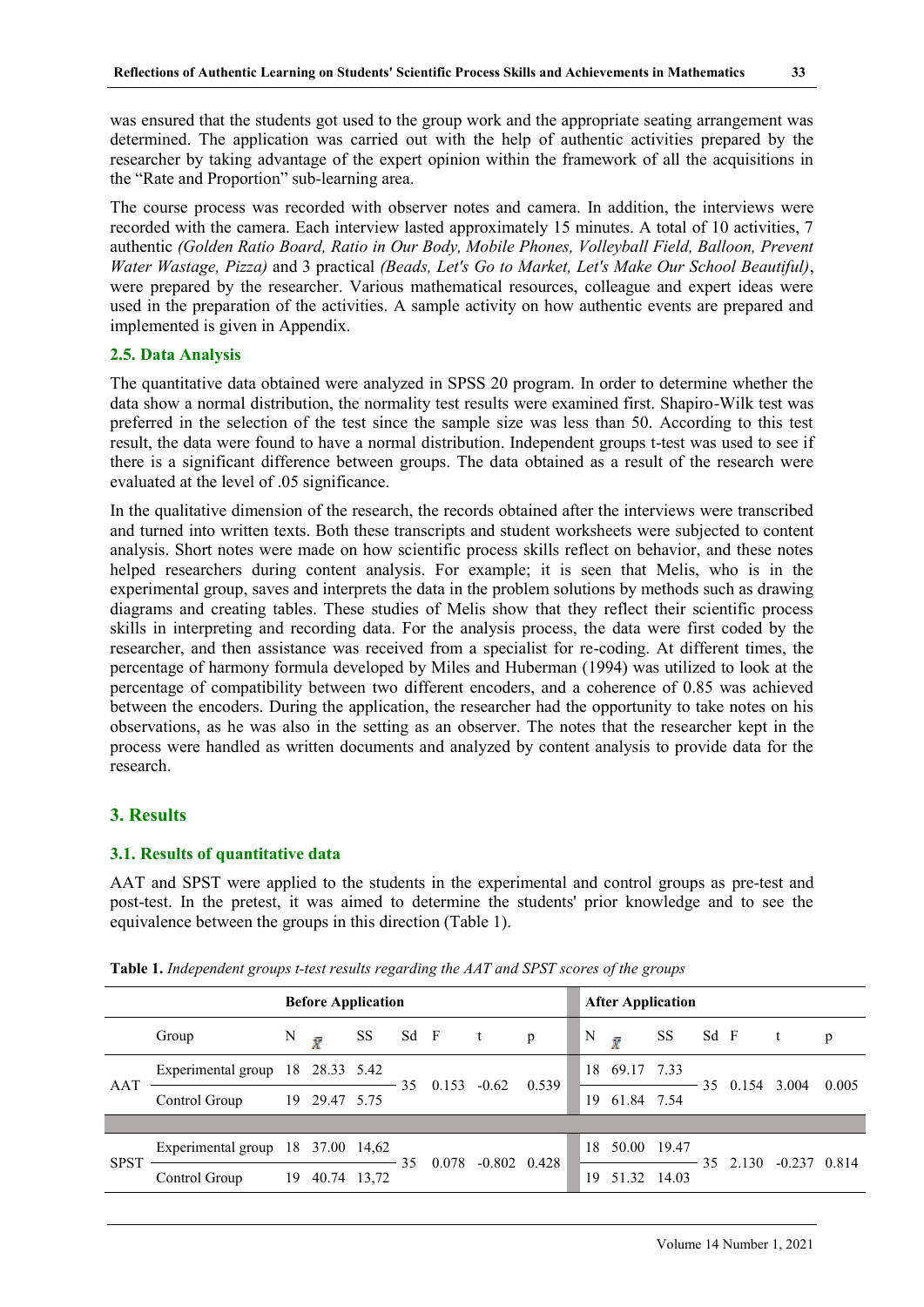According to Table 1, it was observed that the average of the experimental group for both tests did not differ statistically from the control group's success average before the application (p> .05). However, after the application, it is seen that there is a statistically significant difference in terms of AAT of the experimental and control groups according to the post-test results ( $p < 0.05$ ). In addition, there was no significant difference between the two groups in terms of SPST. In this case, the SPST scores of the groups were examined (Table 2).

|                    | Test      | N  | Ī     | SS    | Sd | t        | p     |  |
|--------------------|-----------|----|-------|-------|----|----------|-------|--|
|                    | Pre-test  | 18 | 37.00 | 14.62 | 17 | $-4.546$ | 0.000 |  |
| Experimental group | Post-test | 18 | 50.00 | 19.47 |    |          |       |  |
|                    |           |    |       |       |    |          |       |  |
| Control Group      | Pre-test  | 19 | 40.74 | 13.72 | 18 | $-4.851$ | 0.000 |  |
|                    | Post-test | 19 | 51.32 | 14.03 |    |          |       |  |

**Table 2.** *Comparison of the mean scores of SPST within the group*

Looking at Table 2, there was a significant increase in scientific process skills test scores in both groups ( $p < .05$ ). In this case, qualitative data was needed to explain the quantitative data obtained.

## **3.2. Results from qualitative data**

**3.2.1. Experimental Group Findings.** It was determined that the three students in the experimental group reflected the scientific process skills measured by each question from their behavior. As a result of the analysis obtained, it can be said that these students exhibit behaviors such as generally drawing conclusions from the problem, expressing themselves, making transactions, and reflecting what they have learned during the course. By linking these behaviors with scientific process skills, the scientific process skill levels of each student were determined. For example, a dialogue is given from Melis' data regarding the third problem, whose success is good:

A193: What do you think we are trying to achieve from what we find?

M51: We calculated the area, we calculated the perimeter. Information about these can be accessed.

A194: What kind of information can it be?

M52: The area remains the same, the perimeter has changed.

A195: How have the perimeter changed?

M53: The areas are the same, the edge lengths of these shapes are different. Let me say the short edges, the perimeter increases as the long edges increase.

A196: What if it increases or decreases?

M54: By the edges.

A197: Short edge will decrease?

M55: Short edge will decrease and long edge will increase. Inverse proportion.

A198: When I say the inverse proportion?

M56: There will be an inverse proportion between the short edge and the long edge, one will increase as one decreases.

It was observed that Melis performed the perimeter and area calculations for the third problem correctly. It can be said that Melis can establish a relationship between the data as a result of his calculations. Based on the concept of the field, Melis stated that there is an inverse proportion between the short and long sides while the field is constant. When asked to draw a conclusion from Melis about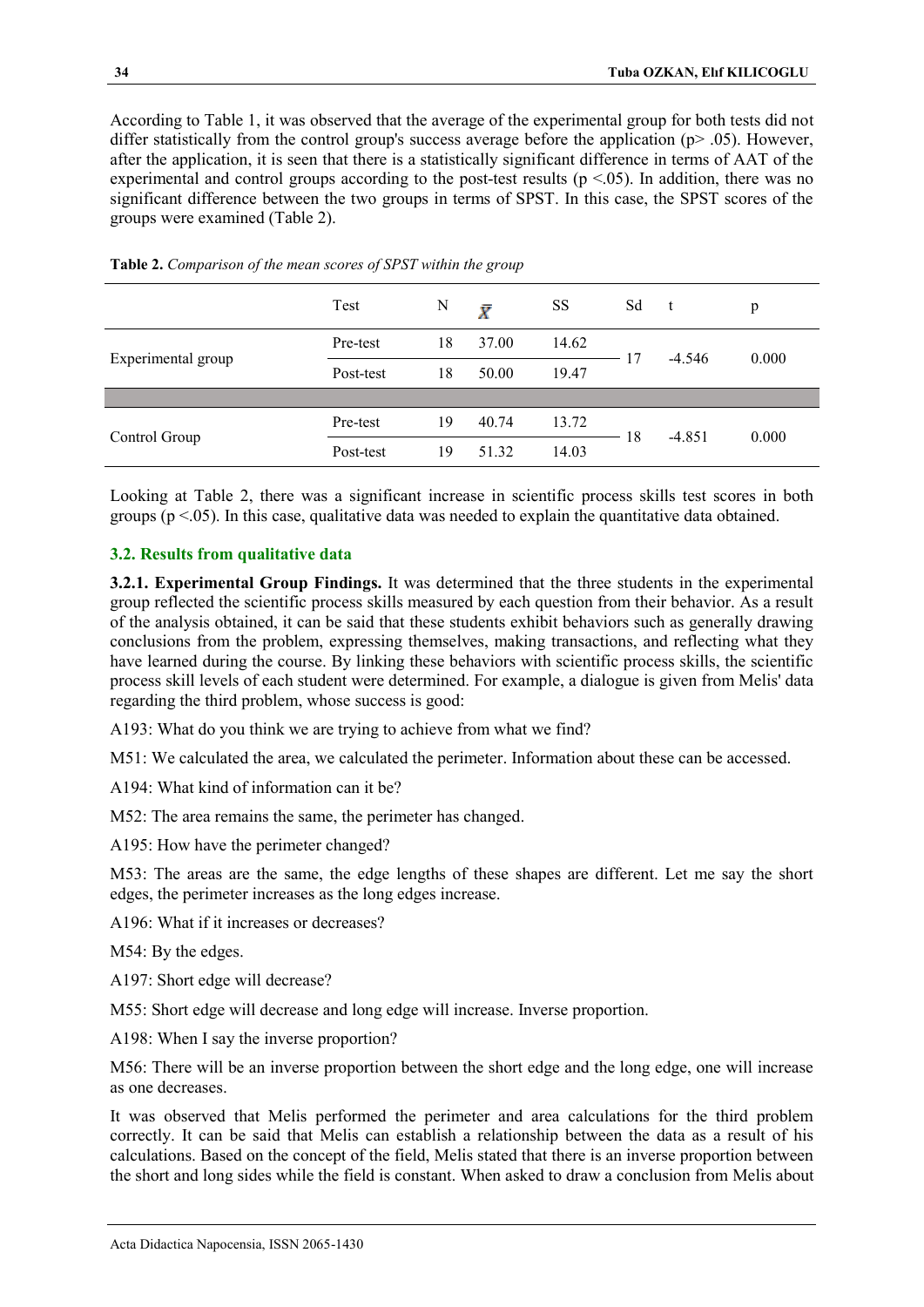his actions and what he found, it was seen that he expressed his thought correctly. Here it is understood that Melis expresses the concept of inverse proportion only as one of the qualities increases and the other decreases (M55, M56). Melis was asked to further explain his thought. The other expression expected in the problem is the relationship between the edge and the perimeter. Accordingly, the researcher continued to ask questions based on what Melis wrote:

A205: Then what can we say?

M63: If the difference between the edges increases, its perimeter increases.

A206: How were these rectangles at first?

M64: The area is equal. If the difference between the lengths of the edges increases, the perimeter increases.

When the speech text above is examined, it is seen that Melis correctly associates the edge with the perimeter. Melis expressed this relationship with the concept of inverse proportion. It was observed that Melis saved his data by making tables and drawings while establishing a relationship between the transactions he made and his results. In this process, by establishing a relationship between the data, he determined the variables (edge and perimeter, edge and area) and came to a conclusion. This result is generalizable.

In the following worksheet example, the problem situation created by Melis and its solutions are given.



**Figure 1.** *Melis' representation for the third problem*

Melis expressed her thoughts easily in the third problem question, interpreted the information about the question correctly, realized the number space skill by forming the figures correctly, recorded the data by taking notes, explained the reasons for the predictions she made, made use of the table while saving the data, and successfully grouped the perimeter and the area (Figure 1). As a result, he created a hypothesis by establishing an environmental relation from the relationship between the edges. It can be said to be successful for his inference. In addition, it correctly defined the concepts of the subject. He explained the solution of the problem successfully.

Another situation that is encountered is that students approach the solution with the modeling method in the problem situations they encounter, they embody in the mind and perform a successful communication process in expressing themselves. In the dialogue with Yagız, which is in the experimental group, the process of reaching a value and generalizing the student is given below:

A16: Would you share your thoughts on problem solving?

A1: Now Ayse takes 5 steps in 25 seconds. Nil takes 3 steps in 10 seconds. Actually the Nile arrives first.

A17: Could you explain how you reached this estimate?

A2: Because seconds are less. The steps are different but I thought it was the same. When this is the case, I think that the Nil will arrive before looking at the second.

A18: So let's check this forecast by trading?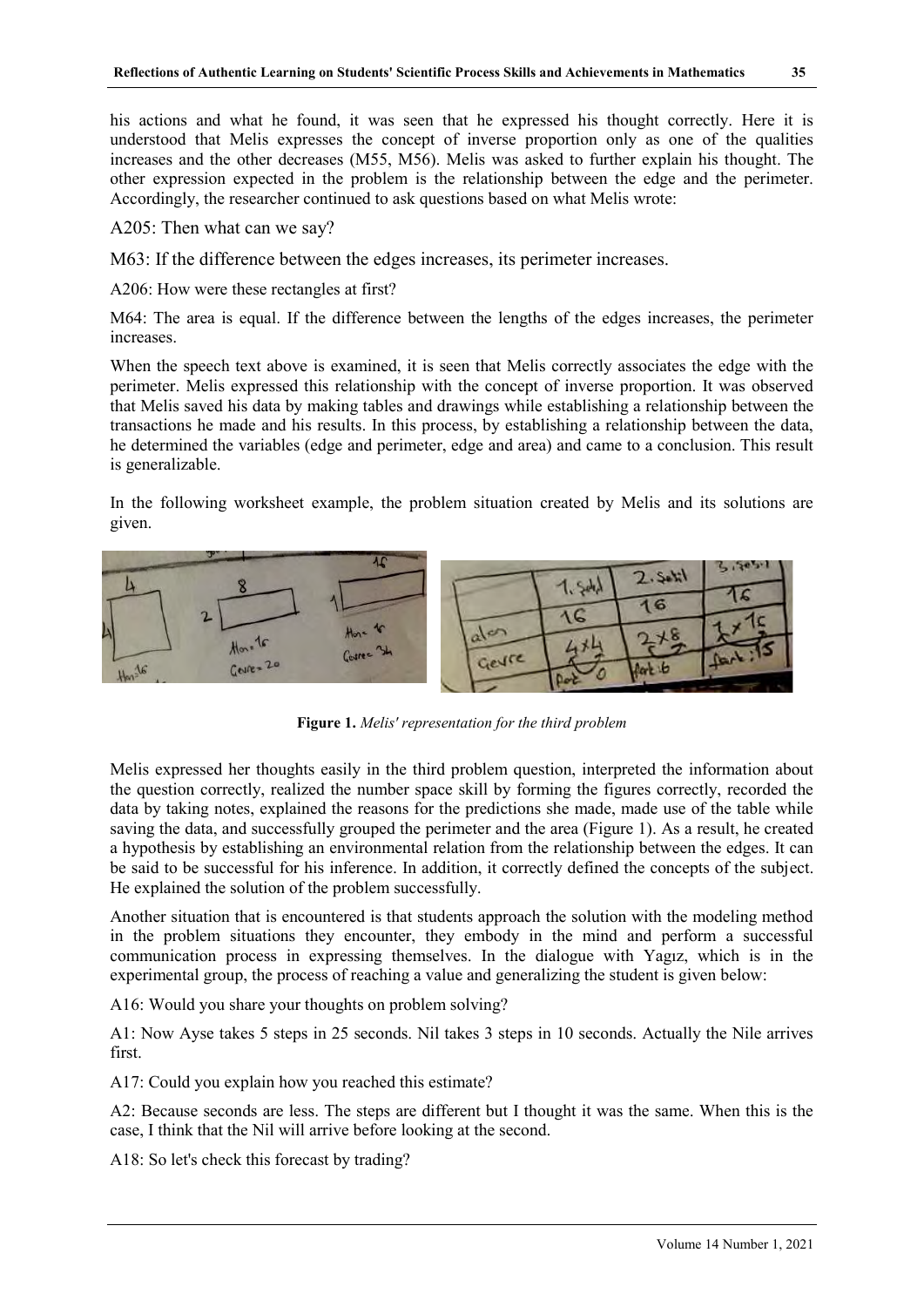A3: … My teacher, 25 and 10 are different so let's sync them in 50 seconds. Nil takes 15 steps in 50 seconds, and Ayse takes 10 steps in 50 seconds. When the times are the same, we can look at the step they took. I think Nil reaches faster.

A19: You chose to solve the question by looking at the step taken at the common time?

A4: Yes. The step distances are equal so I did not look at the distance thrown.

A20: So what conclusion can we get from this question?

A5: The number of steps is related to time. This shows us the speed. Like first arrives, like later arrives.



**Figure 2.** *Yagız's representation of the first problem*

It was observed that Yagız expressed himself comfortably during the meeting. He was not able to directly use what was given in the problem. Therefore, Yagız made the definition of speed term based on the relationship between operational description and number of steps and time. In addition, Yagız made an inference by defending the reasons. Another situation in the students of the experimental group in general is that the predictions made are expressed in terms of logic. When the problem notes of Yagız were examined, it was seen that he recorded the data systematically (Figure 2). It has been observed that Yagız performed the measurement and number space skills correctly with the rates and calculations he established. We see this situation as an approach to Onder's fourth problem in the experimental group:

A344: How many days do you think would be enough for you?

S44: They go to the camp with enough food for 20 days for 30 students. This is 600 in total.

A345: Can you explain what you think?

S45: I found the total food. I multiplied 30 by 20 and found 600.

A346: Can you guess the number of days?

S46: I will find more than 20 results. Because the number of students sharing food has decreased.

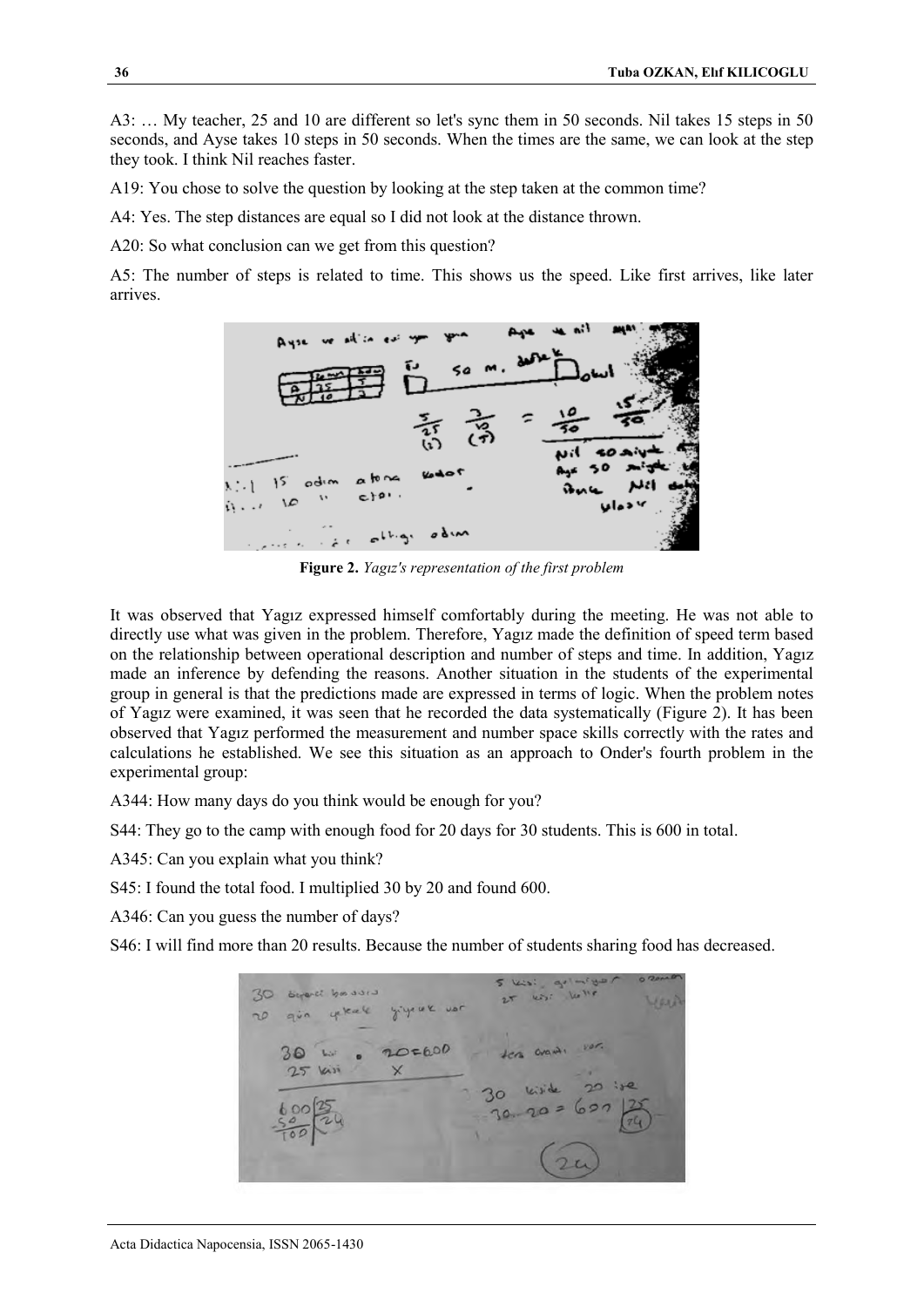It has been observed that Onder has developed an idea about the outcome of the problem (O46). It can be said that Onder made the correct prediction. Another conclusion reached by Onder of the fourth problem is related to the concept of proportion. It was observed that Onder realized that the problem was an inverse proportion and correctly understood the relationship between the number of students and the number of days the food would be enough.

**3.2.2. Control Group Findings.** In the control group, there was a general lack of skills in interpreting data, measuring, determining variables, and number space relationship. It can be said that the process was difficult for the control group as these deficiencies are also thought to affect higher level skills. Features such as data interpretation, determining variables, and communication show the understanding levels of the problem. In this regard, it can be said that the students in the control group had difficulties in understanding the problem. It was observed that the problem experienced in understanding the problem caused confusion of the concepts learned in the course. We can clearly see this situation in the interview data with Ferda below.

A369: What do you think we should do, what should we think about this problem?

F62: Here he wants the proportion of the food for the student and the students.

A370: Aren't you enough days to eat?

F63: Yes.

A371: What proportion is there?

F64: There is the right proportion. For example, 30 students come and there is enough food for 20 days. Then 5 students go and the need for food increases.

A372: Then what (The researcher allows him to think)?

F65: Inverse proportion.

Ferda responded without thinking about the problem (F64). In the dialogue with Ferda, it was seen that he can distinguish between the concepts of right and inverse proportion. However, in the case of problems, it was understood that he had difficulties in placing the concepts to the problem he belonged to. It was noticed that Ferda experienced the problem about the concept in transactions. When the note paper of Ferda is examined, the situation is understood (Figure 4).



**Figure 4.** *Ferda's representation for the fourth problem*

Ferda thought that he would solve the problem by establishing proportion. He expressed his opinion about the problem verbally (less students eat more days). He stated that there was an inverse proportion. However, it can be seen that Ferda does not deal with the amount of ratio in proportion, that is, multiplication or division operations, but only looks at the problem as increase and decrease. He did not think that the increase or decrease between the multiplicities should be at the same rate. Ferda handled this idea in the opposite proportion as the same amount and did not take into account the ratio. It can be said that Ferda also has a misconception about the subject. Ferda knows that the result will be more than 20 (F64). However, it was noticed that Ferda did not use the rate in her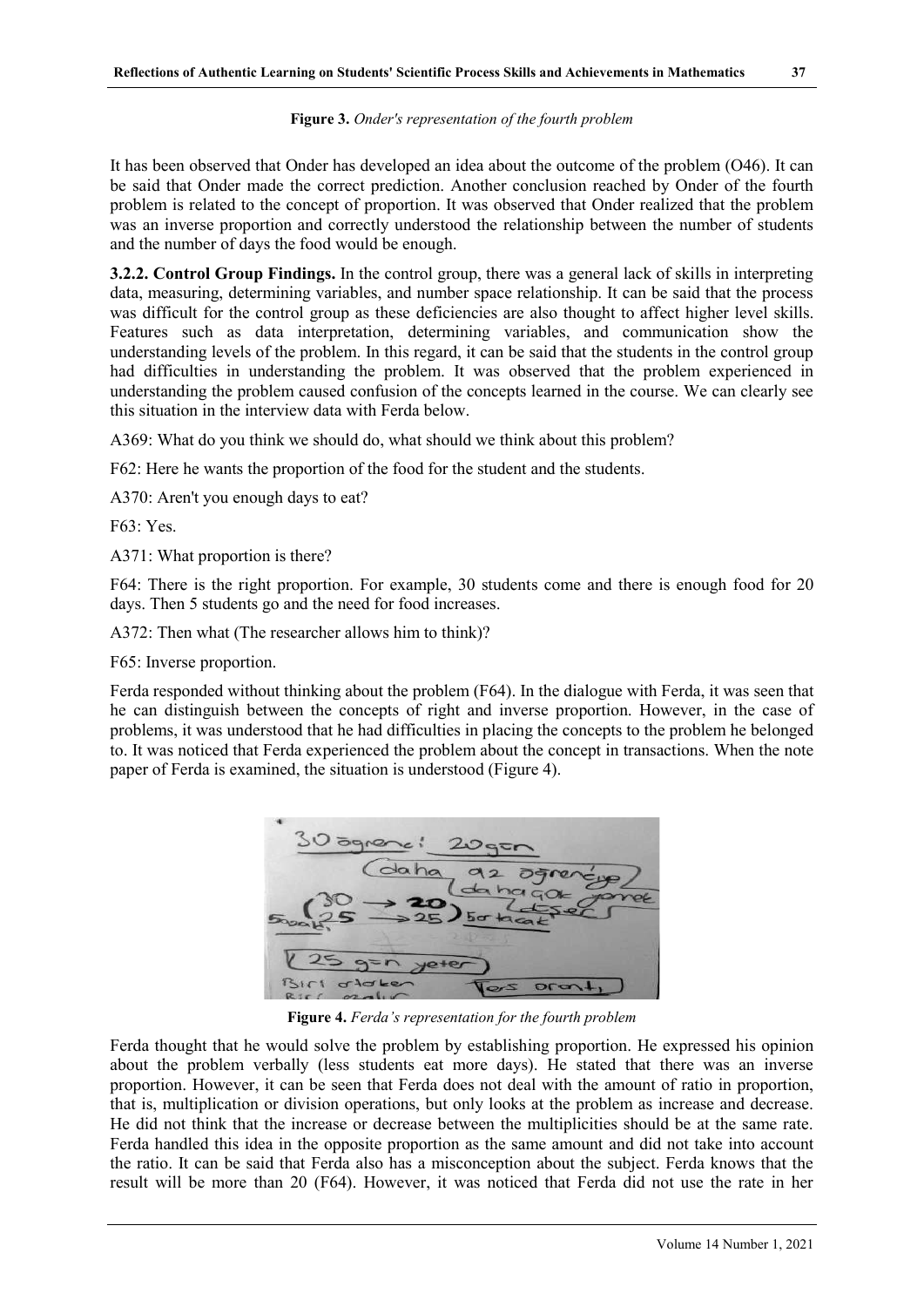transactions, so she could not reach the correct result because she could not perform the transaction. It was obvious that Ferda had difficulty in measuring skills. If we examine the data of Emre in the control group for the same problem situation;

E46: We said the inverse proportion. I wrote what was given. If 20 days is enough for 30 students, how many days is enough for 25 students, but it will not be out of here.

A364: Why?

E47: 500 does not divide to 30.

A365: As if the result you found doesn't give the number of days?

E48: Yes, the result is not an integer.

A365: How did you find 500 (With this question, it was tried to determine whether Emre set the proportions wrong or made a operation error)?

E48: It came out of here (It seems that it hits 20 to 25 on the paper. Emre made a mistake in proportion). We were doing the multiplication inside and outside but it didn't come out (He thinks a little). Now I remember we will multiply 30 to 20. Flat product (Emre continues to make operations). I found 24.

A367: How many days will the food be enough?

E50: It was 20 first, now it is 24, it has increased.



**Figure 5.** *Emre's representation for the fourth problem*

Emre said that he had the right proportion for the problem and asked the researcher to explain his thought and realized his mistake. After realizing that there is an inverse proportion, it was seen that Emre made a mistake in resolving the inverse proportion. It is understood that concept knowledge is important here. Since the student thinks there is an inverse proportion between the characteristics in the problem, he knows in advance whether the answer will be more or less in that direction. It was observed that the control group students generally knew the concepts related to the course by definition, but they experienced difficulties while using these concepts in problem situations. Since they had trouble interpreting the data, it took time to reach the correct result in the problem.

In the control group, unlike the experimental group, confusion was noted in recording data other than the difficulty experienced in interpreting the data. In the third problem of the interview, it was seen that Ilker's problem was in recording the data as well as interpreting the data. In the problem, the students were asked to notice themselves by showing how the perimeter changed. The student was confused because he did not save his accounts. The steps for the solution were started again and the student was asked to note especially the data he calculated. Because, when it is necessary or when it is spoken for that shape again, it has been forgotten from place to place. For this, it is stated that it is necessary to save the data by taking notes. After this process, the meeting continued as follows.

A326: What changed the perimeter in equal quadrilaterals?

I64: Length.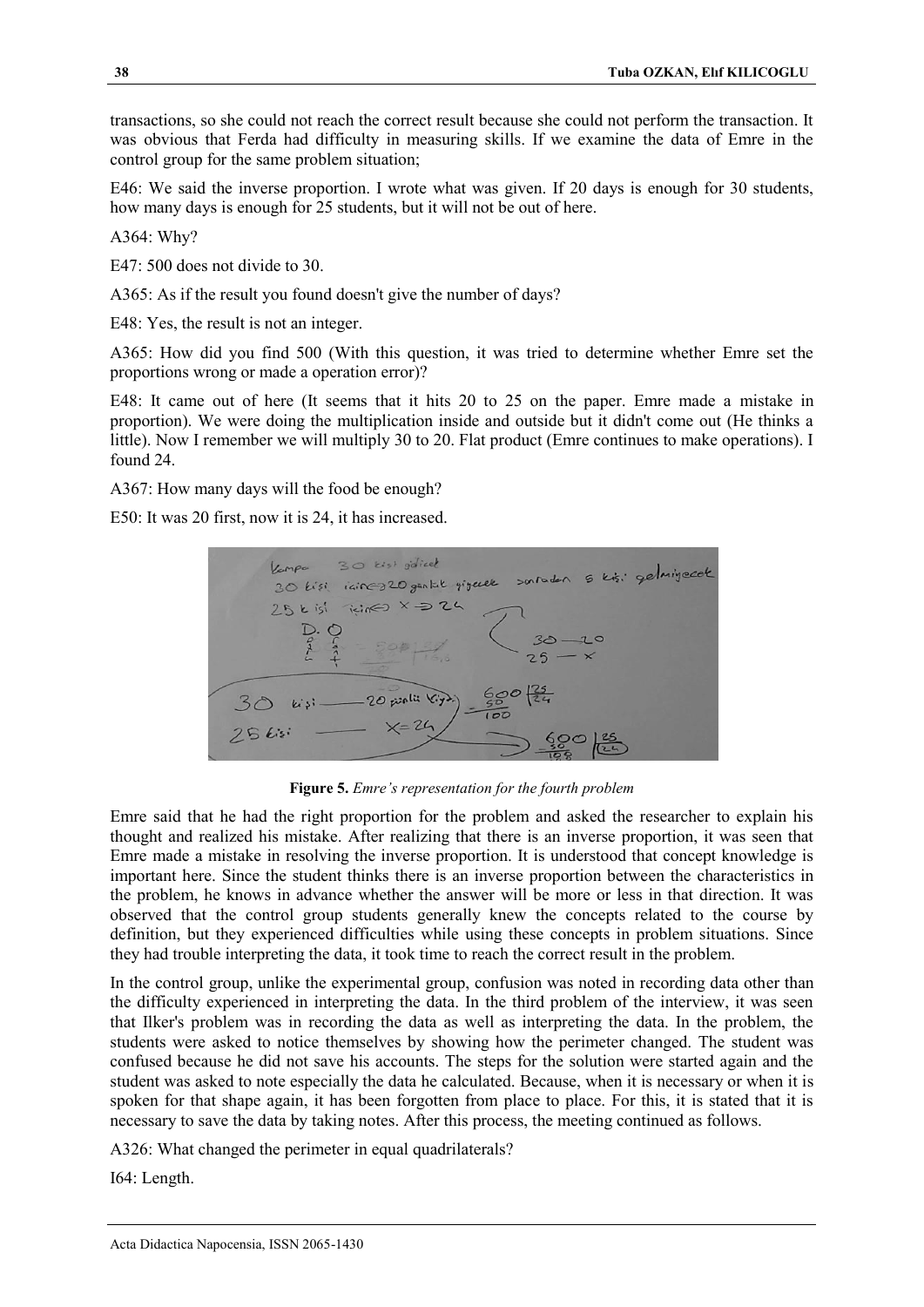A327: What length do you mean?

I65: The perimeter...

A328: Okay, what changed the perimeter?

I66: Area.

A329: But are the areas not equal?

I67: Yes, equal areas. This is what changes the environment. 16 to 1 (He showing edges).

A330: What do we call it?

I68: Around.

A331: Between the short edge and the long edge?

I69: Distance.

A332: Okay, what are the distances and the perimeter changed?

I70: When the distance was long, it became more. The right proportion.

As can be seen from the above dialogue, Ilker did not reach the conclusion himself. He could not bring together and express what was achieved with his work. The researcher asked the orientation questions in order to reach the result in the process. İlker's ability to make inferences has remained weak. Therefore, he could not establish a hypothesis. It can be said that the ability to interpret and record data does not improve. In Figure 6, it is seen that İlker wrote the data mixed and incomplete. İlker used the concept of right proportion in the wrong place. In addition, it can be said that he had problems with the use of the concept as in the statements of I68 and I70. It was observed that İlker turned to short answers and had difficulty in expressing his thoughts.



**Figure 6**. *Ilker's representation for the third problem*

When the interview note of Ilker was examined in Figure 6, it was seen that he did not write properly and he chose short statements in the article as well as in his speech. Communication can be verbal or written. İlker was found to be inadequate in communicating.

## **4. Conclusion and Discussion**

As a result of the application, it was determined that there was a statistical difference in the AAT of the groups, but it did not differ according to the SPST results. Also, the results show that the teaching in both groups is successful. A similar situation is observed in the study of Gencoglan (2017). In this study, it was stated that there was no statistically significant difference between the SPST scores of the groups. However, it was stated that the scientific process skill average score of the experimental group was higher than the control group. As a result of the research, it was stated that it would not be true to say that authentic learning does not make any difference between the groups. In this case, qualitative data will be useful and necessary in revealing the effectiveness of teaching. With the qualitative data of this research, it was revealed that the students of the experimental group generally reflect the scientific process skills more than the control group students. Chinn and Malhotra (2002) state that authentic learning is more successful in scientific reasoning than traditional teaching. In the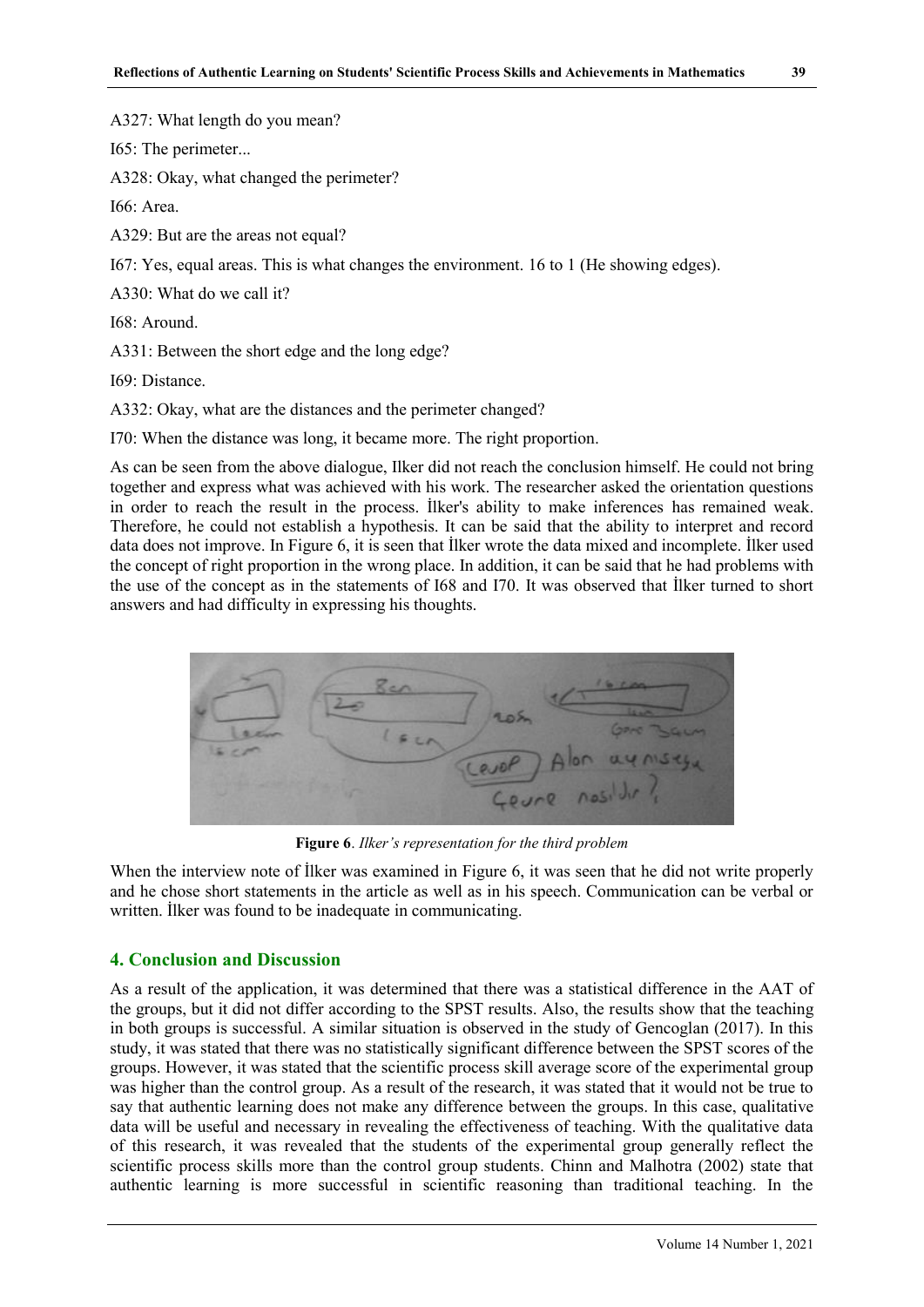interviews, it was revealed that the experimental group students were more successful in high-level skills such as data interpretation, communication, defining variables, and establishing hypotheses. Considering the comments on complex situations in the last two questions of the interview questions, it can be said that the experimental group students are more successful. According to these findings, it can be stated that authentic teaching in the experimental group is successful. Sousa (2008) thinks that reflecting students' real life into mathematical contexts and conducting such a teaching will facilitate mathematics.

In this study, the researcher took part in the role of teacher. In this process, the researcher encountered situations in which students helped with their friends in group studies, researched, communicated, socialized with each other, and reflected their knowledge in the problem solving process. In addition, performing activities in the process brought the students and teachers closer, so it was observed that the students' ability to answer problems increased. According to Nelson (1999), it is a problem solving activity with authentic learning cooperation. It can be said that the positive atmosphere created by authentic activities is effective in expressing students' thoughts more easily and reflecting their knowledge. In their study, Yunos, Atan, Said, Mokhtar & Samah (2017) stated that cooperative learning encourages the higher level of thinking through the implementation of authentic environment and exchange skills, and also supports the development of young minds through group discussions in their activities. Gundogan and Gultekin (2017), on the other hand, found that authentic task-based learning environments develop positive emotions such as improving students' higher-order thinking skills and developing different perspectives. Luo, Murray and Crompton (2017) also stated that authentic activities in their research increased the students' reflective thinking skills with collaborative interaction. They also demonstrated in the same study that the students were able to communicate strongly with the counselor teacher through authentic tasks.

Another situation that is considered important in the interview process is the importance of the step of interpreting the data from scientific process skills. Interpret data; to express what is understood from the given problem and data. In the study, there was a lack of ability to interpret the data in the control group. These deficiencies are also thought to affect higher-level skills. Interpretation of the data is an important step towards the realization of higher skills. It can be said that authentic activities involving daily life problems have a direct effect on high level skills. According to Cobb and Jackson (2011), more sophisticated skills can be gained through authentic learning. Rule (2006) states that it will be easier to acquire complex skills with authentic learning.

Another situation that is considered important in the research process is that the experimental and control group students choose different solution strategies. Experimental group students were observed to use modeling method more frequently for problem solving than the control group students. In the modeling process, it was noticed that the experimental group used the most tables and graphics. It was seen that the students of the experimental group showed success in saving and interpreting data by using tables and graphics in problem solving. Cobb and Jackson (2011) state that authentic mathematics learning is effective with authentic learning by using different mathematical representations and linking students in symbolic, graphic, numerical or table form. Also National Council Teachers of Mathematics [NCTM] (2011) stated that the cognitive concept is closely related to the skills in the problem solving process.

Another result obtained with regard to the process processed with authentic activities is related to the concepts used by the students in the explanations regarding the ratio-proportion subject. It was observed that the control group students knew the definitions of the concepts related to the subject. However, it was observed that they could not match the concepts to the problems in the subject problems and they could not reflect the definitions they learned in the problems. From this, it can be concluded that the activities associated with daily life help students to make sense of the lesson. In other words, it can be said that the experimental group students are more successful in reflecting the knowledge they have gained. In addition, Franke, Kazemi and Battey (2007) state that students must engage in authentic learning in order to better comprehend mathematical thoughts. Herrington and Oliver (2000), on the other hand, are said to be through authentic learning. Especially recently, it is stated that authentic activities should be encouraged for the future of both the research and the Science, Technology, Engineering and Mathematics (STEM) education that schools are interested in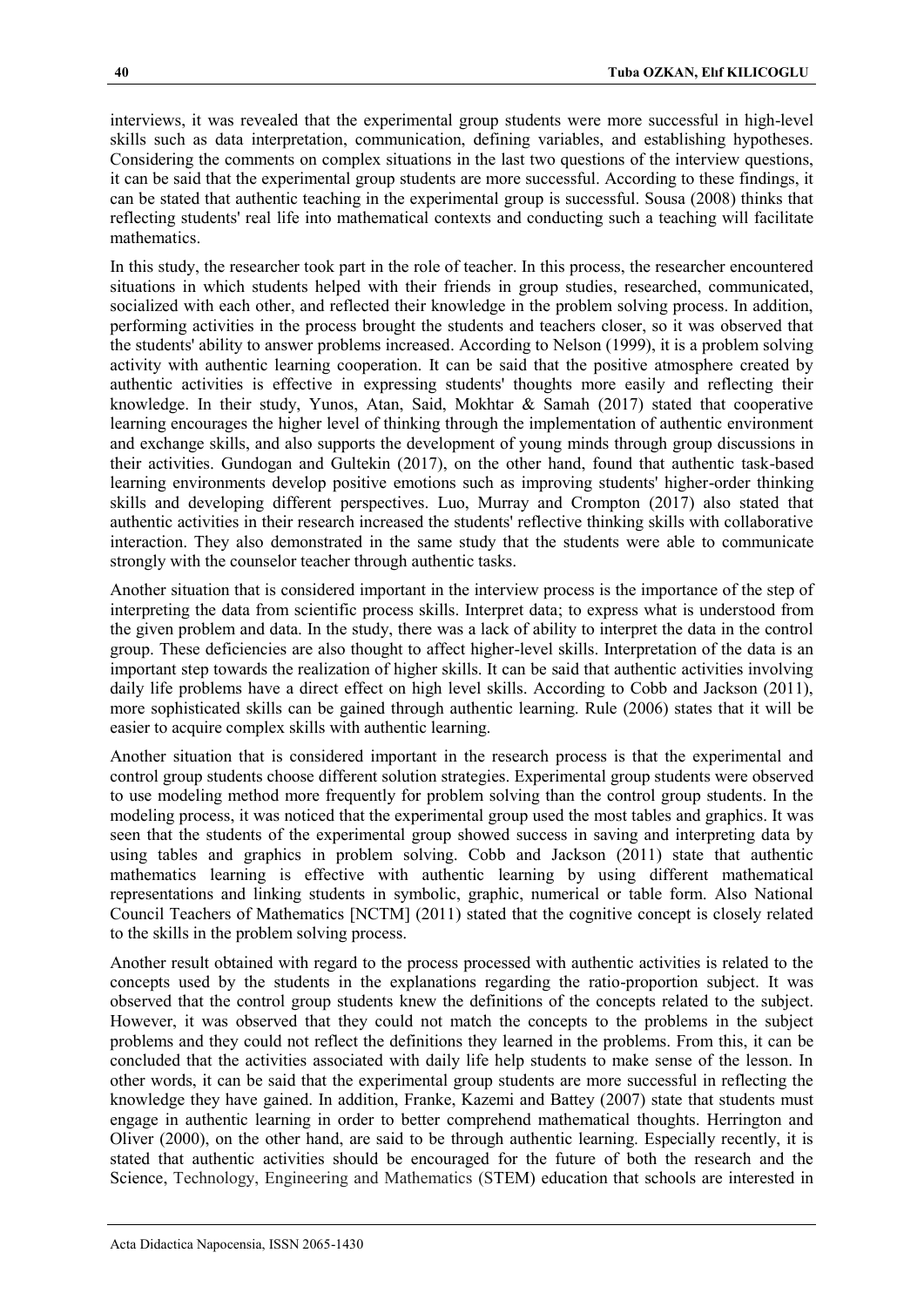(Hollister, 2018). In addition, according to Cho, Claeon & Kapur (2015), authentic learning is required to help students acquire 21st century skills.

# **5. Suggestions**

In the research, it was found that the course process, which is carried out with authentic activities, positively contributes to the scientific process skills of the students in the experimental group. In the study conducted by Acil, Karakaya and Kara (2017), 7th grade math activities were examined and authentic tasks were determined in very few of the activities. Considering that authentic activities affect the teaching process positively, it is recommended to enrich the curriculum with such activities. In addition, since the researcher is the teacher who performs the application, he cares about activities in order to gain scientific process skills in other courses. This situation reveals the importance of interdisciplinary approach. Therefore, it is recommended to conduct interdisciplinary studies to acquire scientific process skills.

## **References**

Aydınlı, E. (2007). *Evaluation of science process skill study on the 6, 7 and 8. students* (Unpublished Master Thesis). Gazi University, Ankara.

Baykul, Y. (2000). *Measurement in education and psychology: classical test theory and its application.* Ankara: OSYM Publication.

Bektas, M. & Horzum, M., B. (2014). *Otantik Ogrenme.* Ankara: PegemA Publication.

Bhagat, K. K., & Huang, R. (2018). *Improving learners' experiences through authentic learning in a technology-rich classroom. In Authentic Learning Through Advances in Technologies (pp. 3-15).*  Springer, Singapore.

Borthwick, F., Bennett, S., Lefoe, G. E., & Huber, E. (2007). Applying authentic learning to social science: A learning design for an inter-disciplinary sociology subject. *Journal of Learning Design, 2(*1), 14-24.

Chinn, C. A., & Malhotra, B. A. (2002). Epistemologically authentic inquiry in schools: A theoretical framework for evaluating inquiry tasks. *Science Education*, *86*(2), 175-218.

Cho Y. H., Caleon I. S., Kapur M. (2015) Authentic Problem Solving and Learning for Twenty-First Century Learners. In: Cho Y., Caleon I., Kapur M. (eds) *Authentic Problem Solving and Learning in the 21st Century.* Education Innovation Series. Springer, Singapore.

Cholewinski, M. (2009). An introduction to constructivism and authentic activity*. Journal of The School of Contemporary International Studies Nagoya University of Foreign Studies,* 5, 283-316.

Cepni S., Ayas A., Johnson D. & Turgut M. F. (1997). Teaching Physics. World Bank National Education Development Project Pre-Service Teacher Training. Ankara.

Cobb, P. & Jackson, K. (2011). Towards and empirically grounded theory of action for ımproving the quality of mathematics teaching at scale. *Mathematics Teacher Education and Development, 13*(1), 6- 33.

Franke, M. L., Kazemi, E., & Battey, D. (2007). Mathematics teaching and classroom practice. *Second Handbook of Research on Mathematics Teaching and Learning*, *1*(1), 225-256.

Gencoglan, D. M. (2017). *The efects of argumentation based science learning (ABSL) approach based on authentic case studies on the success, attitude and scientific process skills of 8th grade students in the acids and bases lesso (*Unpublished Master Thesis). Kahramanmaras Sutcu Imam University, Institute of Science, Kahramanmaras.

Gundogan, A., & Gultekin, M. (2018). The reflection of the attitudes and learning processes to learning environments with authentic tasks in life science class. *Pegem Journal of Education and Instruction, 8*(4), 771-832.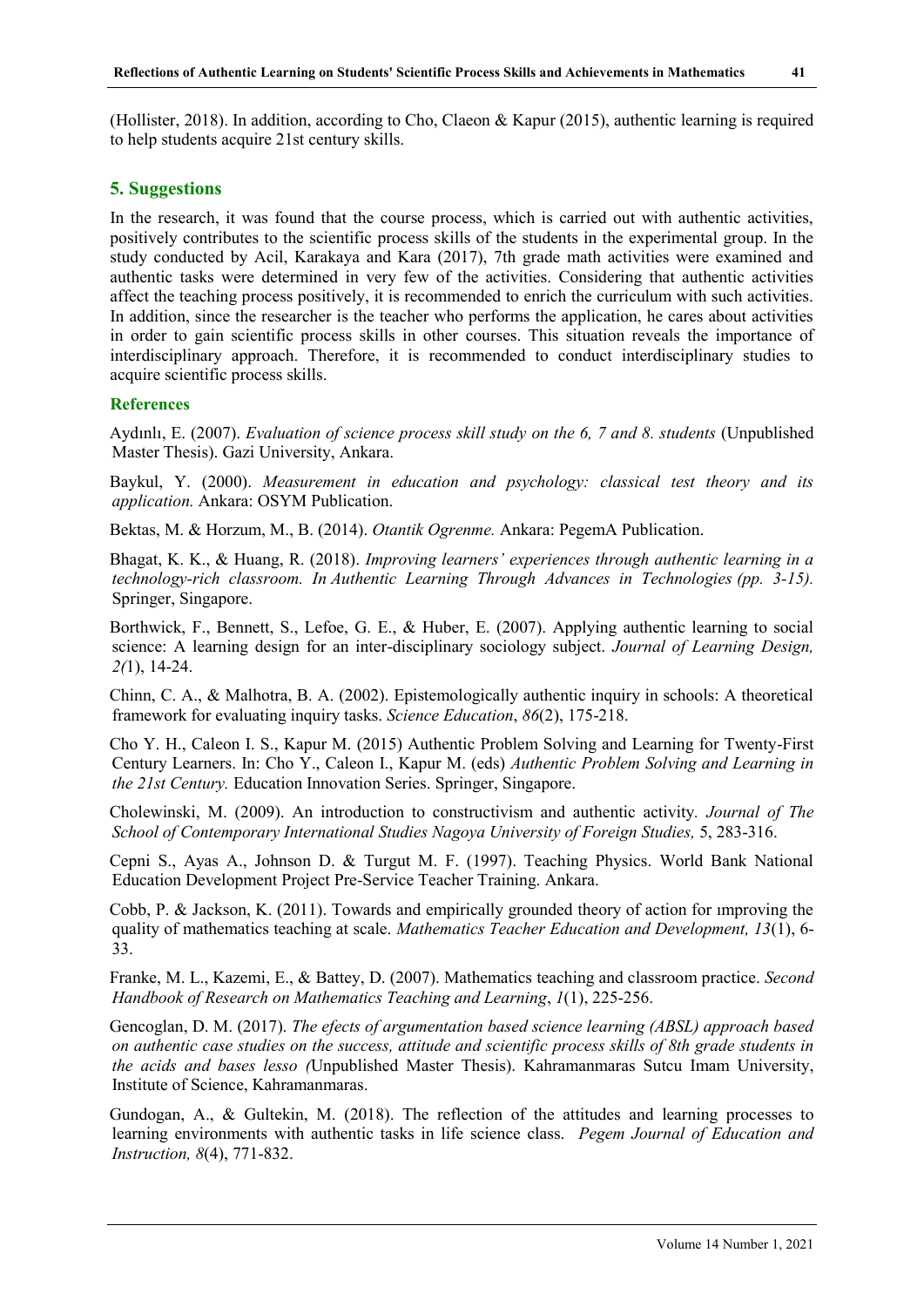Herrington, J., & Oliver, R. (2000). An instructional design framework for authentic learning environments. *Educational Technology Research and Development*, *48*(3), 23-48.

Hollister, K. (2018). Authentic STEM learning and teacher mindsets. Retrieved March 15, 2019 from: [https://ir.vanderbilt.edu/handle/1803/8823.](https://ir.vanderbilt.edu/handle/1803/8823)

Holmes, S. (2005). *A qualitative into the use of students written journals as an exemplary literacy practice for middle school programs.* Unpublished doctoral dissertation. Temple University, Philadelphia.

Hui, F., & Koplin, M. (2011). The implementation of authentic activities for learning: A case study in finance education*. E-Journal of Business Education & Scholarship of Teaching, 5(*1), 59-72.

Kline, R. B. (2011). Principles and practice of structural equation modelling. *New York: Guilford Publications, Inc.*

Kocyigit, S. & Zembat, R. (2013). The Effects of the authentic task on preservice teachers' achievement. *Hacettepe University Journal of Education, 28*(3), 291-303.

Landis, J. R., & Koch, G. G. (1977). The measurement of observer agreement for categorical data. *Biometrics*, *33*, 159-174.

Lombardi, M. (2007). Authentic learning for the 21th century: An Owerviewi Educause learning initiative Ed: Oblinger, D. Retrieved March 12, 2019 from: [http://educause.edu/ir/library/pdf/ELI3009.pdf.](http://educause.edu/ir/library/pdf/ELI3009.pdf)

Luo, T., Murray, A., & Crompton, H. (2017). Designing authentic learning activities to train preservice teachers about teaching Online. *International Review of Research in open and distributed Learning*, *18*(7).

Martin, J. David. (1997). Elementary Science Methods: A Constructivist Approach. USA: Delmar Publishers. *An International Thomson Publishing Company.*

Ministry of National Education [MoNE]. (2018). Primary School Science and Technology Lesson (6, 7 and 8. Grade) Teaching Program. Ankara: Ministry of National Education Publication.

Newmann, F. M. & Wehlage, G. G. (1993). Five standards of authentic instruction. *Educational Leadership*, *50*(7), 8-12.

Organisation for Economic Co-operation and Development [OECD]. (2010). PISA 2006 Science Competencies for Tomorrow's World. Retrieved March 3, 2019 from: http://www.pisa.oecd.org.

Ozcan, H. & Kostur, H. I. (2019). Examining middle school teachers' views about TIMSS. *Journal of Theory and Practice in Education, 15*(2), 108-120.

Ozkan, T. (2019). *The effect of authentic activities on academıc achİevement and scientific process skills of 7th grade students* (Unpulished Master Thesis). Hatay Mustafa Kemal University, Educational Sciences Institute, Hatay.

Padilla, M. J. (1990). The science process skills. "Research Matter To the Science Teacher". *National Association for Research in Science Teaching*. No. 9004.

Reeves, T. C., Herrington, J., & Oliver, R. (2002). Authentic activities and online learning. HERDSA. Retrieved April 7, 2019 from: http://*researchrepository.murdoch.edu.au/id/eprint/7034/1/authentic\_activities\_online\_HERDSA\_200 2.pdf/*

Rule, A. C. (2006). Editorial: The components of authentic learning. *Journal of Authentic Learning, 3*(1), 1-10.

Saat, R.M., (2004). The acquisition of integrated science process skills in a web-based learning environment. *Research in Science & Technological Education, 22*(1), *23-40.* 

Savran, N. Z. (2004). The evaluation of PISA project in the context of Turkish educational system. *Gazi University The Journal of Turkish Educational Sciences, 2*(4), 379-414.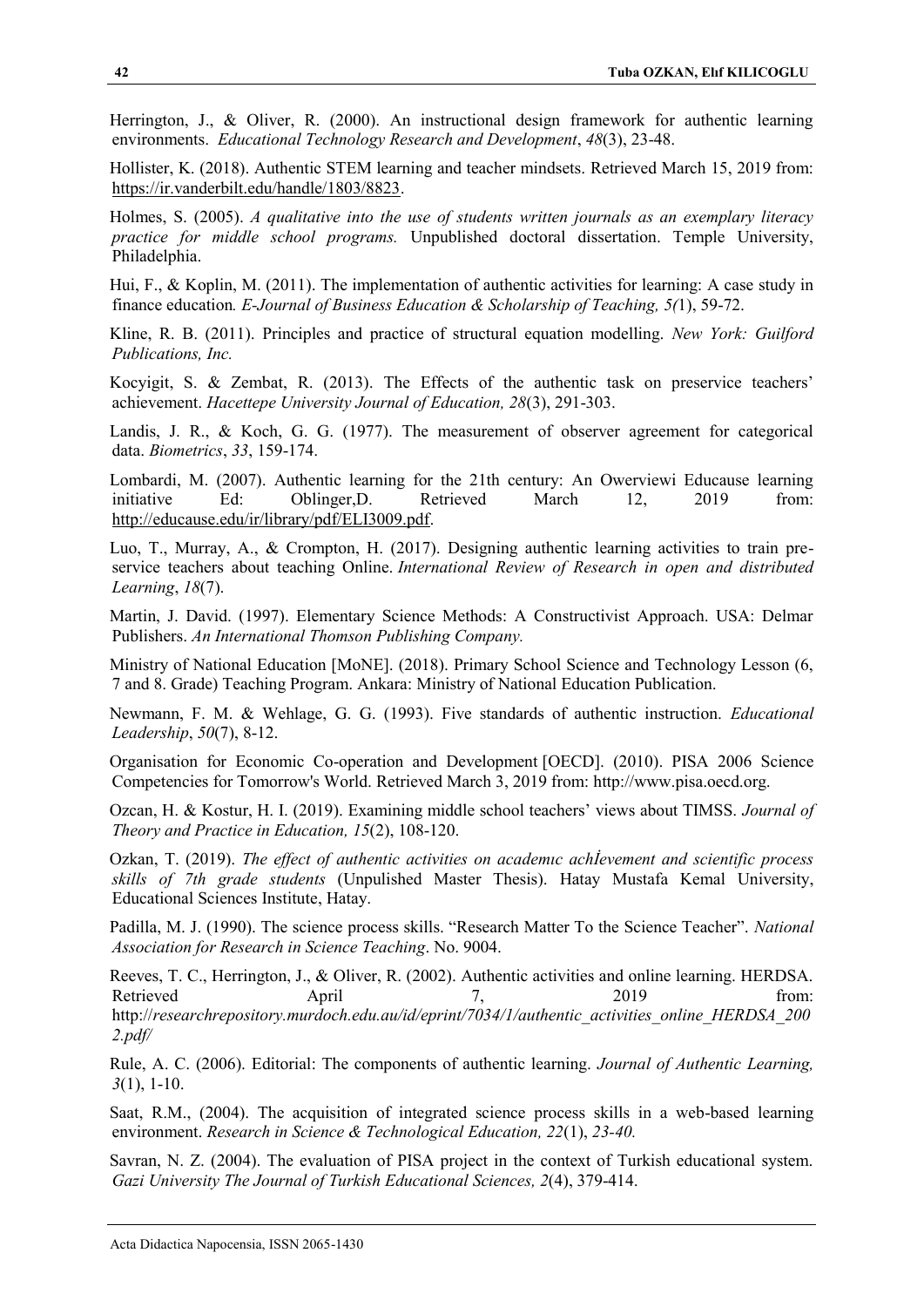Sousa, D. A. (2008). How the brain learns mathematics. Thousand Oaks, CA: Sage.

Tabachnick, B. G., & Fidell, L. S. (2007). *Experimental designs using ANOVA* (pp. 2-3). Belmont, CA: Thomson/Brooks/Cole.

Tan, M. & Temiz, B. K. (2003). Teaching scientific process skills in science of place and importance. *Pamukkale University Education Faculty Journal, 1*(13), 89-101.

Turiman, P., Omar, J., Daud, A. M., & Osman, K. (2012). Fostering the 21st century skills through scientific literacy and science process skills. *Procedia-Social and Behavioral Sciences, 59, 110-116.* 

Turkoz, G.O. (2015). *The effect of nature of science activities on students' scientific process skills, conceptual learning and nature of science approaches* (Unpublished Master Thesis). Pamukkale University, Educational Sciences Institute, Denizli.

Yunos, M. A. A. M., Atan, N. A., Said, M. N. H. M., Mokhtar, M., & Samah, N. A. (2017). Collaborative Learning in Authentic Environment Apps to Promote Preschool Basic Scientific Process Skills*. International Journal of Interactive Mobile Technologies, 11*(3), *4-15.* 

#### **Authors**

**Tuba OZKAN**, Ministry of National Education, Ankara (Turkey). E-mail: [tubanef@gmail.com](mailto:tubanef@gmail.com)

**Elif KILICOGLU,** Hatay Mustafa Kemal University, Hatay (Turkey). E-mail: elifacil@mku.edu.tr

## **Acknowledgements**

The authors gratefully appreciate the community members who willingly shared their experiences in this study.

## **Appendix**

#### **Activity: Golden Ratio Board**

"The golden ratio is the name given to geometric and numerical values that reflect the harmony between the parts based on a certain consistency, which are used in architectural and artistic fields, especially in various disciplines. It was first used by the Egyptians and Greeks in architectural structures, sculptures and other artistic areas. Basically, it is based on the principle that the two parts brought together by a dividing whole constitute the other large part and the numerical value of the golden ratio is 1.618. Since the golden ratio reflects the harmony between the parts of a whole in general, it is the total of numerical and geometric values used in many different fields such as aesthetic surgery, medicine, art, architecture, technique, science. Basically, it is based on the principle that the sum of the two parts in terms of numbers or figures form the next part. The Fibonacci index, which is compatible with this principle, is one of the best examples of the golden ratio. When two consecutive numbers are added according to this numerical sequence, it must give the next number itself. For example; Such as 2, 3, 5, 8, 13, 21. The difference occurring in such a progressive order is always 1,618 and this difference is considered as the golden ratio. "